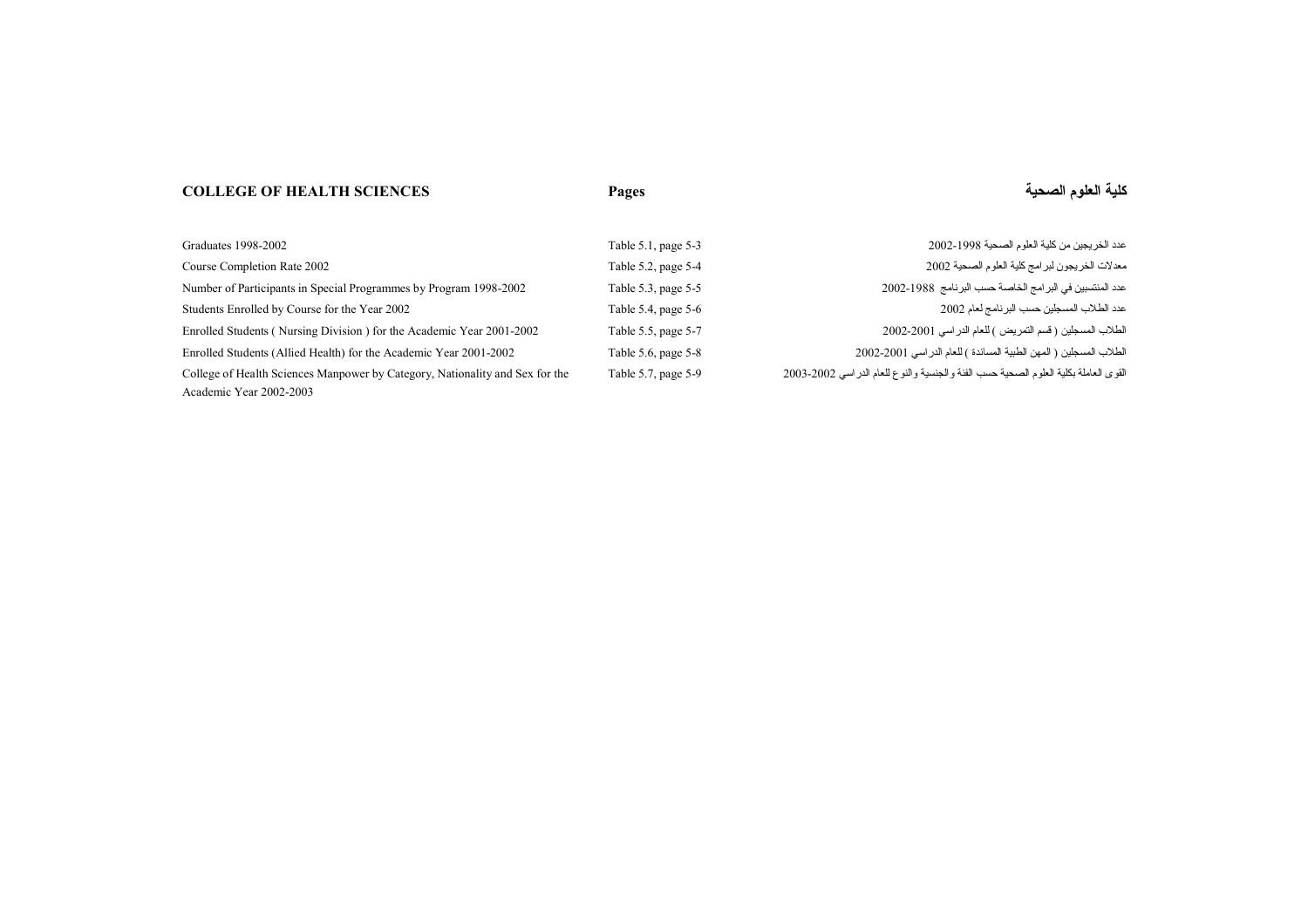**الصحية العلوم آلية**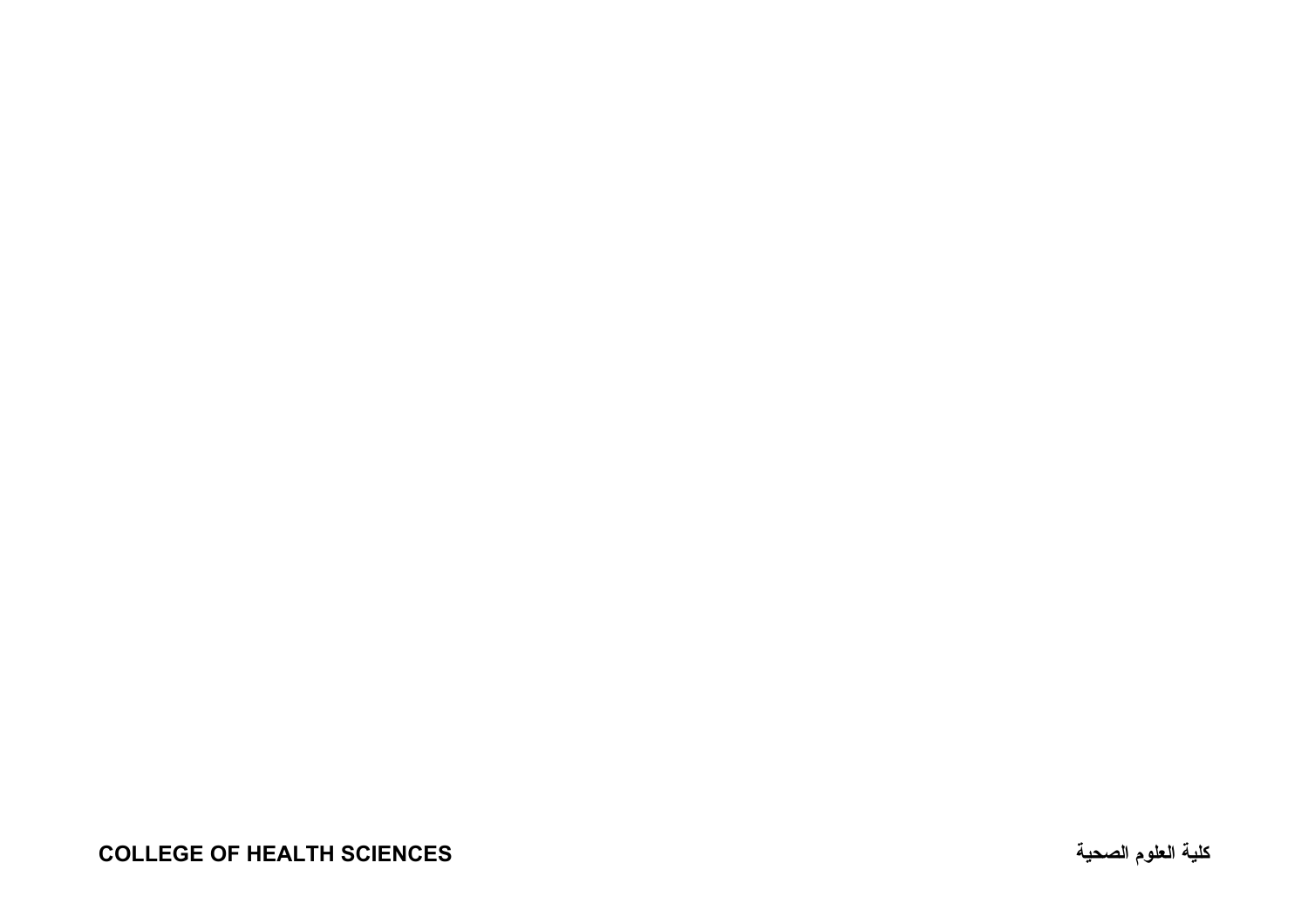<span id="page-2-0"></span> $\blacksquare$ 

| Programme                                       | 2002 | 2001           | 2000 | 1999 | 1998 | البرنامج                                        |
|-------------------------------------------------|------|----------------|------|------|------|-------------------------------------------------|
| <b>B.Sc. Nursing</b>                            | 21   | 15             | 8    | 10   | 13   | بكالوريوس التمريض                               |
| Post Basic Diploma:                             |      |                |      |      |      | الدبلوما العليا:                                |
| <b>Psychiatric Nursing</b>                      |      | 5              |      |      | 4    | التمريض النفسى                                  |
| Nurse Midwifery                                 | 9    | 6              | 10   | 10   | 6    | التمريض والتوليد                                |
| <b>Community Health Nursing</b>                 | 6    | 6              | --   |      | 8    | تمريض صحة المجتمع                               |
| <b>Cardiac Care Nursing</b>                     |      | 8              | 6    |      | Δ    | تمريض مرضى القلب                                |
| <b>Emergency Nursing</b>                        |      |                |      |      |      | تمريض الطوارئ                                   |
| <b>Teacher Training</b>                         |      |                |      |      | --   | ندريب المدرسين بالمهن الصحية                    |
| <b>Associate Degree in:</b>                     |      |                |      |      |      | شهادة مشارك في:                                 |
| <b>General Nursing</b>                          | 69   | 119            | 113  | 105  | 100  | التمريض العام                                   |
| Laboratory                                      |      | 8              | 12   | 10   | 8    | المختبر                                         |
| Pharmacy                                        |      |                | 7    |      | ۰.   | الصبدلة                                         |
| Radiography                                     |      |                | 6    | 9    | 8    | الأشعة                                          |
| <b>Public Health</b>                            |      | --             | 6    |      | 4    | الصحة العامة                                    |
| Medical Equipment Repair & Maintenance          | 3    | --             |      | --   | --   | صيانة واصلاح الأجهزة الطبية                     |
| Physiotherapy                                   |      |                |      | --   | --   | العلاج الطبيعي                                  |
| <b>Health Information Technology</b>            |      |                | 6    | 16   | ٠.   | نقنية المعلومات الصحية                          |
| <b>Medical Secretary</b>                        |      |                |      |      |      | السكر تار ية الطبية                             |
| Dental Hygiene                                  |      |                |      |      |      | صحة الفم والأسنان                               |
| <b>Vocational Medical Equipment</b>             |      | $\overline{2}$ |      |      |      |                                                 |
| <b>Repair and Maintenance</b>                   |      |                |      |      |      | البرنامج المهني لصيانة واصلاح<br>الأجهزة الطبية |
| <b>Vocational Health Information Technology</b> |      |                |      |      |      | البرنامج المهنى لتقنية المعلومات الصحية         |
| <b>Health Education</b>                         |      |                |      |      |      | التثقيف الصحى                                   |
| <b>Sterilization Technique</b>                  |      | 9              | 5    | 4    |      | التعقيم                                         |
| Total                                           | 129  | 178            | 186  | 164  | 155  | الحملة                                          |

ملاحظة : ( -- ) يقصد بأ*ن تلك البرامج / ال*تخصصات قد تم تجميدها بصورة Mote: ( -- ) means that these Programmes/Specialities were deactivated<br>مؤقتة وذلك *لإكتفاء سوق العمل من هذه التخصصات .* temporarily as there were no demand on them.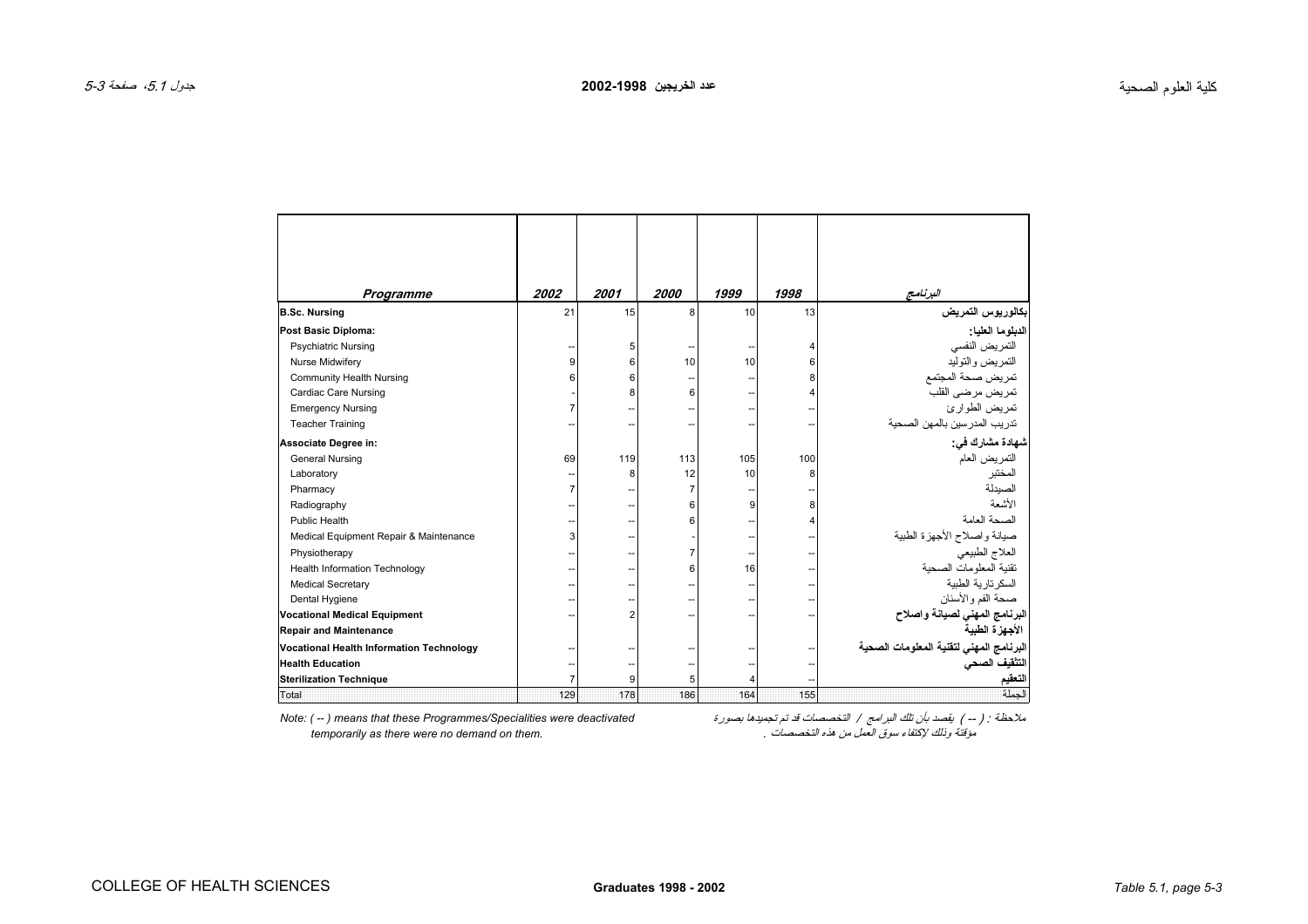<span id="page-3-0"></span>

|                                      |                  |                          | <b>Current Cohort</b> |            |             |                  |           |              |                                         |
|--------------------------------------|------------------|--------------------------|-----------------------|------------|-------------|------------------|-----------|--------------|-----------------------------------------|
|                                      | مجموع            | خريجى                    | خريجى                 | نسبة       | الطلبة      | المتسربين        | علال      | سنة          |                                         |
|                                      | الغريجين         | دفعات سابقة <sup>2</sup> | هذه النفعة            | الخريجين   | المستمرين   | من البرنامج      | المستجدين | الألتحاق 1   |                                         |
|                                      | <b>Total</b>     | <b>Additional</b>        |                       | %          | Continuing  |                  |           | <b>Start</b> |                                         |
| Programme                            | <b>Graduates</b> | Graduates <sup>2</sup>   | <b>Graduates</b>      | Graduating | with Course | <b>Drop Outs</b> | Intake    | Year         | البرنامج                                |
| <b>B.Sc. Nursing</b>                 | 21               |                          | 17                    | 94         |             |                  | 18        | 2000         | بكالوريوس التمريض                       |
| Post Basic Diploma:                  |                  |                          |                       |            |             |                  |           |              | الدبلوما العليا:                        |
| Nurse Midwifery                      | q                |                          |                       | 100        |             |                  | 9         | 2001         | التمريض والتوليد                        |
| <b>Community Health Nursing</b>      | 6                |                          |                       | 100        |             |                  | 6         | 2001         | تمريض صحة المجتمع                       |
| <b>Emergency Nursing</b>             |                  |                          |                       | 88         |             |                  | 8         | 2001         | تمريض الطوارئ                           |
| <b>Teacher Training</b>              |                  |                          |                       |            |             |                  |           |              | تدريب المدرسين بالمهن الصحية            |
| <b>Psychiatric Nursing</b>           |                  |                          |                       |            |             |                  |           |              | التمريض النفسى                          |
| <b>Cardiac Care Nursing</b>          |                  |                          |                       |            |             |                  |           |              | نمريض مرضى القلب                        |
| <b>Health Education</b>              |                  |                          |                       |            |             |                  |           |              | التثقيف الصحى                           |
| Associate Degree in:                 |                  |                          |                       |            |             |                  |           |              | شهادة مشارك في:                         |
| <b>General Nursing</b>               | 69               |                          | 62                    | 87         |             |                  | 71        | 1999         | التمريض العام                           |
| Pharmacy                             |                  |                          |                       | 78         |             |                  | 9         | 1999         | الصبدله                                 |
| <b>Medical Equipment Repair</b>      |                  |                          |                       | 50         |             |                  | 6         | 1999         | صيانة واصلاح الأجهزة الطبية             |
| and Maintenance                      |                  |                          |                       |            |             |                  |           |              |                                         |
| Radiography                          |                  |                          |                       |            |             |                  |           |              | الأشعة                                  |
| Public Health                        |                  |                          |                       |            |             |                  |           |              | الصحة العامة                            |
| Laboratory                           |                  |                          |                       |            |             |                  |           |              | المختبر                                 |
| <b>Health Information Technology</b> |                  |                          |                       |            |             |                  |           |              | تقنية المعلومات الصحية                  |
| Physiotherapy                        |                  |                          |                       |            |             |                  |           |              | العلاج الطبيعي                          |
| <b>Medical Secretary</b>             |                  |                          |                       |            |             |                  |           |              | السكر تاريه الطبيه                      |
| Dental Hygiene                       |                  |                          |                       |            |             |                  |           |              | صحة الفم والاسنان                       |
| <b>Vocational Medical Equipment</b>  |                  |                          |                       |            |             |                  |           |              | البرنامج المهني لصيانة واصلاح           |
| <b>Repair and Maintenance</b>        |                  |                          |                       |            |             |                  |           |              | الأجهزة الطبية                          |
| <b>Vocational Health Information</b> |                  |                          |                       |            |             |                  |           |              | البرنامج المهنى لتقنية المعلومات الصحية |
| <b>Technology</b>                    |                  |                          |                       |            |             |                  |           |              |                                         |
| <b>Sterilization Technique</b>       | ា                |                          |                       | 88         |             |                  | 8         | 2001         | التعقيم                                 |
| Total                                | 129              | 11                       | 118                   |            |             | 10               | 135       |              | الحملة                                  |
| Average                              |                  |                          |                       | 86         |             |                  |           |              | المتوسط                                 |

Note: (--) means that these Programmes/Specialities were deactivated temporarily as ملاحظة : ( -- ) means that these Programmes/Specialities were deactivated temporarily as<br>وذلك لإكتفاء سوق العمل من هذه التخصصات .<br>وذلك لإكتفاء سوق العمل من هذه التخصصات .

<sup>2</sup> These are students who graduated this year but were part of the intake of a previous  $\,$  cohort. For whatever reason they failed to graduate with their intake cohort, continued ، وتقم إضافتهم لخريجي هذه النفعة .  *with the course and graduated successfully this year.*

*1 The start year for courses from which students are expected to graduate in 2002 <sup>2002</sup>* عام في تخرجهم والمتوقع الطلبة بها التحق التي السنة :الالتحاق سنة *<sup>1</sup>* تبعا ل*مدة البرنامج .*<br><sup>2</sup> خريجي النغالة المتوقع تخرجهم في الأعوام السابقة ولكنهم لم السابقة والمدة المسابقة والمدة أن المدة أن المسابقة المسابقة والمدة والمسابقة والمسابقة والمسابقة والمسابقة والمسابقة والمسابقة والمسابق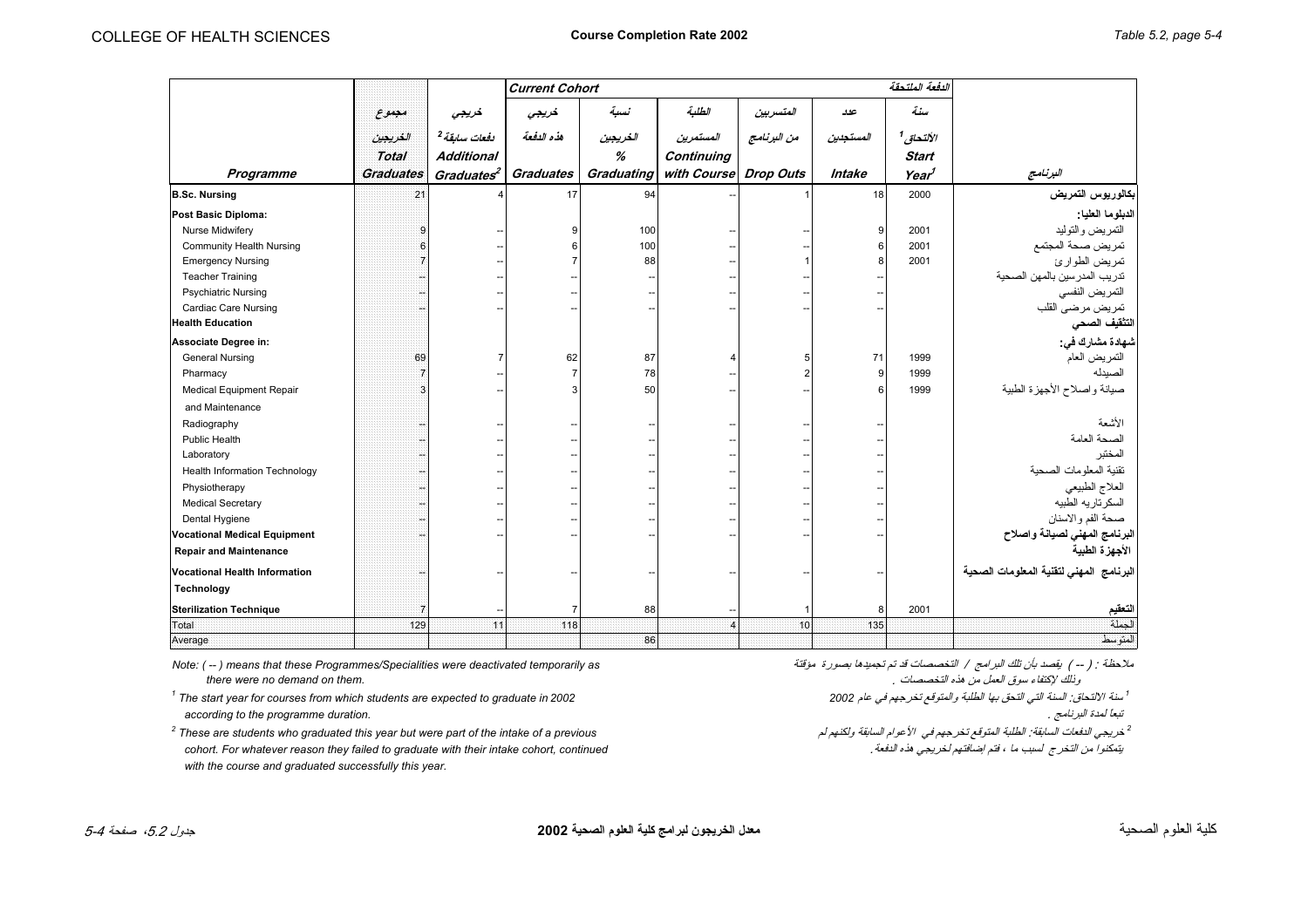<span id="page-4-0"></span>

| Programme                                      | 2002 | 2001 | <i>2000</i> | 1999 | 1998 | البرنامج                                |
|------------------------------------------------|------|------|-------------|------|------|-----------------------------------------|
| <b>Short Courses</b>                           |      |      |             |      |      | الدورات القصير ة                        |
| English language                               | 96   | 88   | 174         | g    | 26   | اللغة الإنجليزية                        |
| <b>Physical Assessment</b>                     |      |      | 11          | q    |      | الفحص الشامل                            |
| Basic Life Support (BLS)                       | 80   |      |             |      |      | الإسعافات الأولمية                      |
| <b>Diabetic Education for Nurses</b>           |      |      | 17          |      |      | دورة للممرضين عن مرضى السكر             |
| Development of Diabetic Team                   |      |      |             | 32   | 29   | برنامج نطوير رعاية مرضى السكر           |
| Maintenance & Repair of Medical Equipment      |      |      |             |      |      | صيانة وإصلاح اللأجهزة الطبية            |
| <b>Customised Subjects</b>                     |      |      |             | 3    |      | مو اد متقر قة                           |
| International Training Organization (I.T.O.) * |      |      |             |      |      | دورات المنظمة العالمية للتدريب *        |
| Basic Life Support (BLS)                       | 195  |      |             |      |      | إنعاش القلب الرئوي الأساسى              |
| Advanced Cardiac Life Support (ACLS)           | 66   |      |             |      |      | إنعاش القلب الرئوي المتقدم              |
| <b>BLS</b> Instructor                          | 15   |      |             |      |      | مدرب إنعاش القلب الرئوي الأساسى         |
| <b>ACLS Instructor</b>                         |      |      |             |      |      | مدرب إنعاش القلب الرئوي المنقدم         |
| W.H.O. Fellowships                             |      |      |             |      |      | منظمة الصحة العالمبة                    |
| Special Programmers for W.H.O. Fellows         | 6    |      |             |      | 11   | برامج خاصة لمبتعثي منظمة الصحة العالمية |
| Total                                          | 465  | 112  | 214         | 61   | 67   | لحملة                                   |

\* دورات المنظمة العالمية للتدریب تم طرحها عام *<sup>2002</sup>* في آلية العلوم الصحية ، بينما *2002 in established) .O.T.I (Organization Training International\* at CHS, while for the previous years, it was locally offered.* . ًمحليا تقدم السابقة السنوات في آانت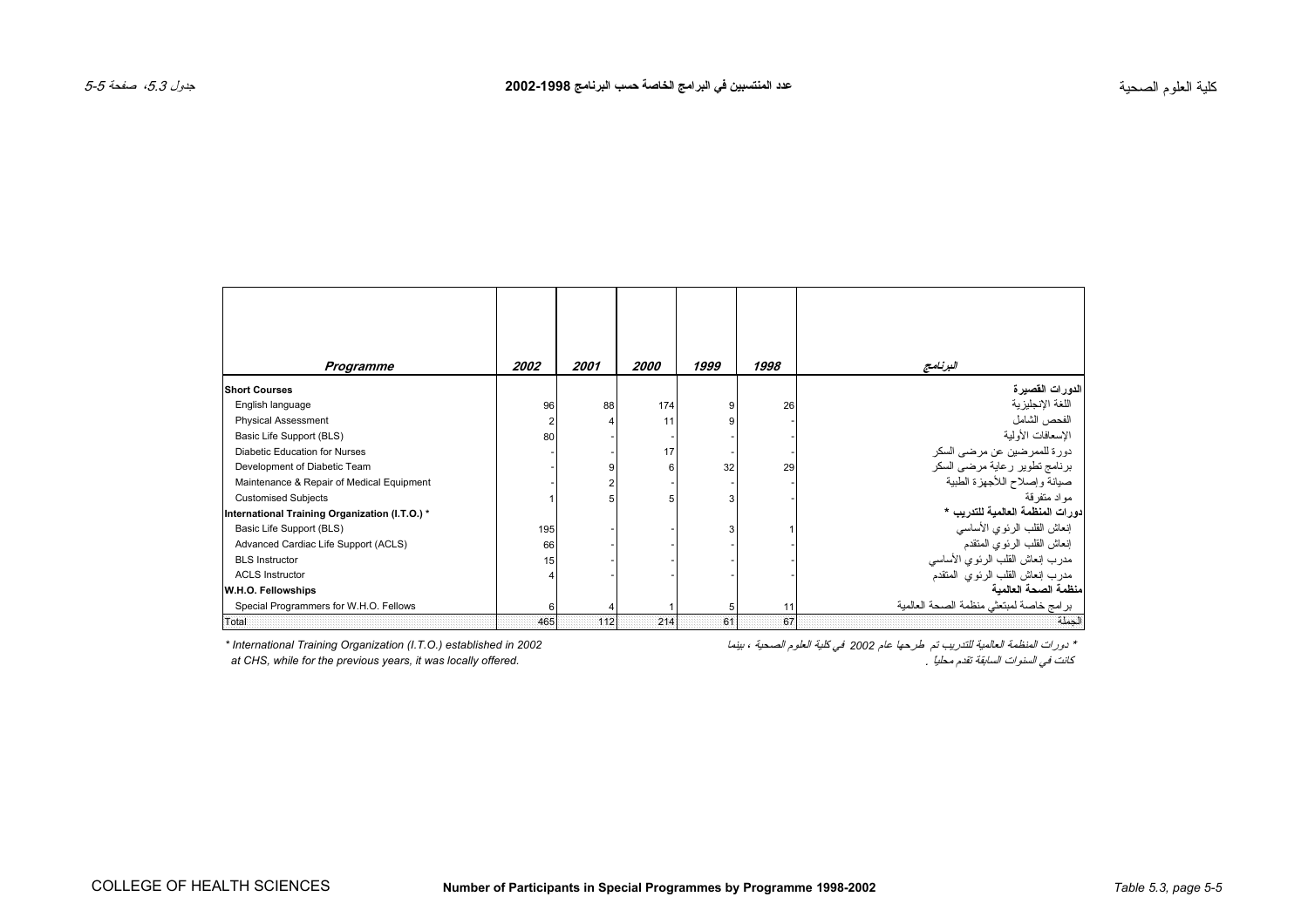<span id="page-5-0"></span>

|                                        |              | تدريب           |           |                          |          | مدة البرنامج    |                                   |
|----------------------------------------|--------------|-----------------|-----------|--------------------------|----------|-----------------|-----------------------------------|
|                                        | الحملة       | عملى            | سنة ثالثة | سنة ثانية                | سنة أولى | بالسنوات        |                                   |
|                                        |              |                 |           |                          |          | Course          |                                   |
|                                        |              | On Job          |           |                          |          | <b>Duration</b> |                                   |
| Programme                              | <b>Total</b> | <b>Training</b> | 3rd year  | 2nd year                 | 1st year | (years)         | البرنامج                          |
| <b>B.Sc. Nursing</b>                   | 35           |                 |           | 14                       | 21       | $\overline{2}$  | بكالوريوس التمريض                 |
| Post Basic Diploma:                    |              |                 |           |                          |          |                 | الدبلوما العليا:                  |
| <b>Psychiatric Nursing</b>             | 5            |                 |           |                          | 5        |                 | التمريض النفسي                    |
| Nurse Midwifery                        | 10           |                 |           | Ξ.                       | 10       |                 | التمريض والتوليد                  |
| <b>Emergency Nursing</b>               |              |                 |           | $\overline{\phantom{a}}$ | 8        |                 | تمريض الطوارئ                     |
| <b>Teacher Training</b>                |              |                 |           |                          |          |                 | تدريب المدرسين بالمهن الصحية      |
| <b>Community Health Nursing</b>        |              |                 |           | $\overline{\phantom{a}}$ |          | --              | تمريض صحة المجتمع                 |
| <b>Cardiac Care Nursing</b>            |              |                 |           |                          |          | --              | تمريض مرضى القلب                  |
| Associate Degree in:                   |              |                 |           |                          |          |                 | شهادة مشارك في:                   |
| <b>General Nursing</b>                 | 314          | 5               | 102       | 111                      | 96       | 3               | التمريض العام                     |
| Laboratory                             | 23           |                 |           | 11                       | 12       | 2.5             | المختبر                           |
| Pharmacy                               | 15           | Δ               |           |                          | 11       | 2.5             | الصيدلة                           |
| Dental Hygiene                         |              |                 |           | $\overline{\phantom{a}}$ | 9        | 2.5             | صحة الفم و الأسنان                |
| Radiography                            |              |                 |           | $\overline{\phantom{a}}$ |          |                 | الأشعة                            |
| <b>Public Health</b>                   |              |                 |           | $\overline{\phantom{a}}$ |          |                 | الصحة العامة                      |
| Medical Equipment Repair & Maintenance |              |                 |           | н,                       |          | --              | صيانة واصلاح الأجهزة الطبية       |
| Physiotherapy                          |              |                 |           |                          |          | --              | العلاج الطبيعي                    |
| <b>Medical Secretary</b>               |              |                 |           | $\overline{\phantom{a}}$ |          | --              | السكر تار بة الطببة               |
| <b>Health Education</b>                |              |                 |           | $\overline{\phantom{a}}$ |          | $\overline{a}$  | التثقيف الصحى                     |
| <b>Health Information Technology</b>   |              |                 |           | Ξ.                       |          | $\overline{a}$  | نقنية المعلومات الصحيه            |
| <b>Vocational Medical Equipment</b>    |              |                 |           |                          |          |                 | البرنامج المهني لصيانة واصلاح     |
| <b>Repair and Maintenance</b>          |              |                 |           |                          |          |                 | الأجهزة الطبية                    |
| <b>Sterilization Techniques</b>        |              |                 |           |                          |          |                 | التعقيم                           |
| School Lab. Preparation for M.O.E.     | 11           |                 |           |                          | 11       |                 | برنامج محضّر ي المختبرات المدرسية |
| Total                                  | 430          | 9               | 102       | 136                      | 172      | <b>NA</b>       |                                   |

Note: ( -- ) means that these Programmes/Specialities were deactivated

ملاحظة : ( -- ) means that these Programmes/Specialities were deactivated ( -- ) يتصد بأ*ن تلك للبرامج / التخصصات قد تم ت*جميدها بصورة<br>مؤقتة وذلك *لإكتفاء سوق العمل من هذه التخصصات* .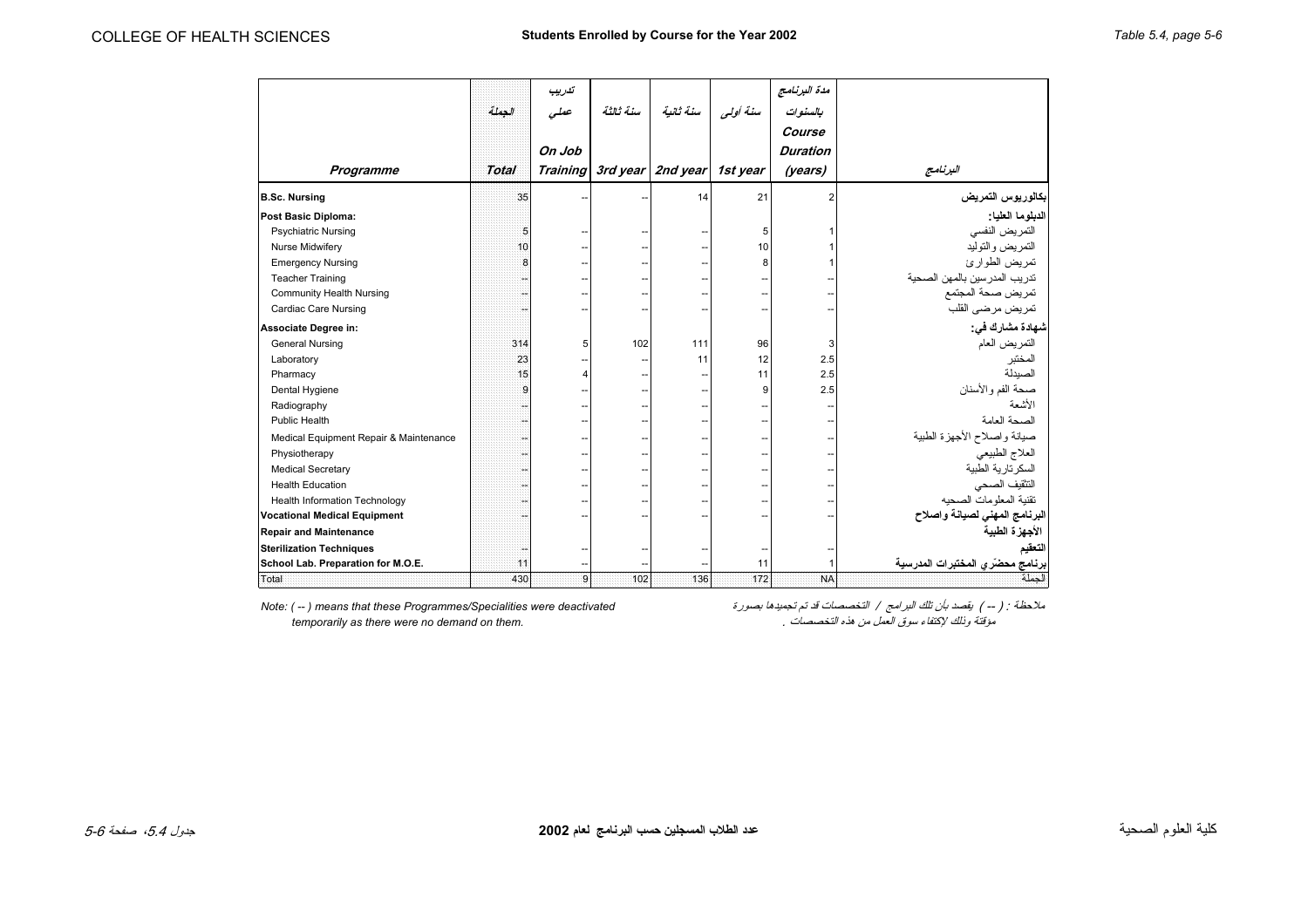<span id="page-6-0"></span>

|              |        |                       | دول الخليج<br>خاص               |      |                       |      |         |      |                           |             |                                                  |                |                                                                                                       |
|--------------|--------|-----------------------|---------------------------------|------|-----------------------|------|---------|------|---------------------------|-------------|--------------------------------------------------|----------------|-------------------------------------------------------------------------------------------------------|
| الجعلة       |        |                       |                                 |      |                       |      |         |      |                           |             |                                                  |                |                                                                                                       |
|              | أنشى   | نكر                   | أنشى                            | نكر  | أنشهر                 | نكر  | أنثعى   | نكر  | أنشى                      | نىر         | أنشى                                             | نكر            |                                                                                                       |
| <b>Total</b> | Female | <b>Male</b>           | Female                          | Male | Female                | Male | Female  | Male | Female                    | <b>Male</b> |                                                  | <b>Male</b>    | البرنامج                                                                                              |
|              |        |                       |                                 |      |                       |      |         |      |                           |             |                                                  |                | التمريض العام:                                                                                        |
|              |        |                       |                                 |      |                       |      |         |      |                           |             | 67                                               |                | السنة الأولىي                                                                                         |
| 111          |        |                       |                                 |      |                       |      |         |      |                           |             |                                                  |                | السنة الثانبة                                                                                         |
| 102          |        |                       |                                 |      |                       |      |         |      |                           |             |                                                  |                | السنة الثالثة                                                                                         |
| 5            |        |                       |                                 |      |                       |      |         |      |                           |             |                                                  |                | التدريب العملي                                                                                        |
| 314          |        | ے                     |                                 |      |                       |      |         |      |                           |             |                                                  | 31             | الحملة                                                                                                |
|              |        |                       |                                 |      |                       |      |         |      |                           |             |                                                  |                | تحضيري بكالوريوس تمريض                                                                                |
|              |        |                       |                                 |      |                       |      |         |      |                           |             |                                                  |                | بكالوريوس تمريض:                                                                                      |
| 21           |        |                       |                                 |      |                       |      |         |      |                           |             | 11                                               |                | السنة الأولىي                                                                                         |
| 14           |        |                       |                                 |      |                       |      |         |      |                           |             |                                                  |                | السنة الثانبة                                                                                         |
| 35           |        |                       |                                 |      |                       |      |         |      |                           |             | 19                                               |                | الحملة                                                                                                |
|              |        |                       |                                 |      |                       |      |         |      |                           |             |                                                  |                | الدبلوما الطيا:                                                                                       |
| 10           |        |                       |                                 |      |                       |      |         |      |                           |             |                                                  |                | التمريض والتوليد                                                                                      |
|              |        |                       |                                 |      |                       |      |         |      |                           |             |                                                  |                | التمريض النفسي                                                                                        |
|              |        |                       |                                 |      |                       |      |         |      |                           |             |                                                  |                | تمريض صحة المجتمع                                                                                     |
|              |        |                       |                                 |      |                       |      |         |      |                           |             |                                                  |                | تمريض الطواريء                                                                                        |
|              |        |                       |                                 |      |                       |      |         |      |                           |             |                                                  |                | تمريض الطوارىء                                                                                        |
| 23           |        | ÷                     |                                 |      |                       |      |         |      |                           |             |                                                  |                | الحملة                                                                                                |
| 372          | щú,    | نتنت                  | 6                               |      |                       |      |         |      |                           |             |                                                  |                | الأجمالي العام                                                                                        |
|              |        | <b>Sponsors</b><br>96 | المستشفى الامريكي<br><b>AMH</b> |      | <b>Gulf Countries</b> |      | Private |      | وزارة العمل<br><b>MOL</b> | 41          | المستشفى العسكري<br><b>BDF</b><br>15<br>18<br>36 | 13<br>17<br>18 | جهة الأبتعاث<br>وزارة الصحة<br><b>MOH</b><br>Female<br>10<br>82<br>73<br>10<br>225<br>18<br>39<br>262 |

Note: ( -- ) means that these Programmes/Specialities were deactivated

*BDF: Bahrain Defence Force Hospital*

*MOH: Ministry of Health* 

*MOL: Ministry of Labour*

*AMH: American Mission Hospital*

ملاحظة : ( -- ) means that these Programmes/Specialities were deactivated ( -- ) يقصد بأن تلك البرامج / التخصصات قد تم تجميدها بصورة .<br>ونظقة وذلك لإكتفاء سوق العمل من هذه التخصصات .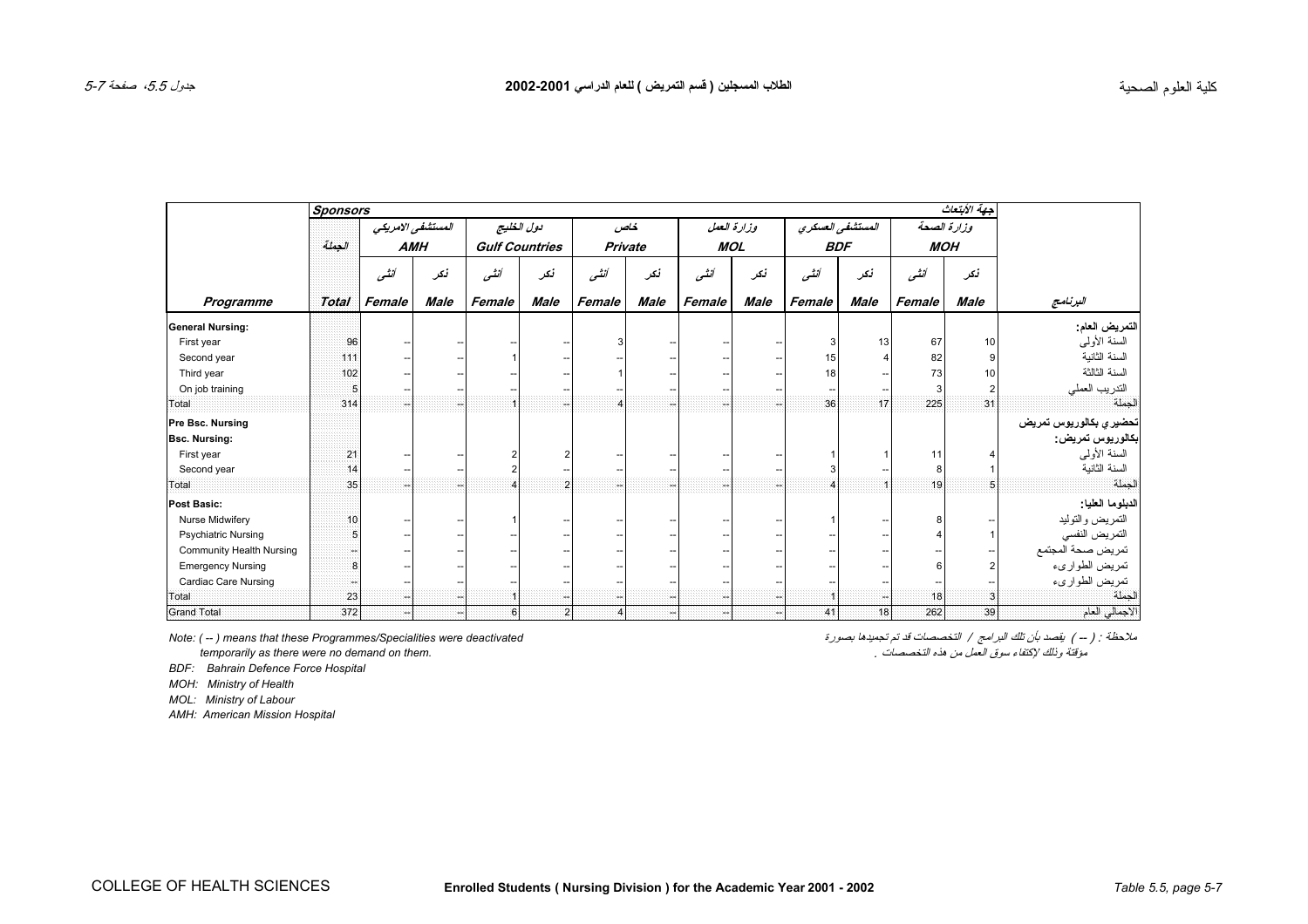<span id="page-7-0"></span>

|                                     | <b>Sponsors</b> |        |             |        |                   |        |                       |        |             |        |             |                |                        |        |                  |                 | جهة الأبتعاث   |                                   |
|-------------------------------------|-----------------|--------|-------------|--------|-------------------|--------|-----------------------|--------|-------------|--------|-------------|----------------|------------------------|--------|------------------|-----------------|----------------|-----------------------------------|
|                                     |                 |        | السودان     |        | المستشفى الأمريكي |        | دول الخليج            |        | خاص         |        | وزارة العمل |                | وزارة التربية والتعليم |        | المستشفى العسكري |                 | وزارة الصحة    |                                   |
|                                     | الجملة          |        | Sudan       |        | AMH               |        | <b>Gulf Countries</b> |        | Private     |        | <b>MOL</b>  |                | <b>MOE</b>             |        | <b>BDF</b>       |                 | <b>MOH</b>     |                                   |
|                                     |                 | أنشى   | نكر         | أننسى  | نكر               | أننسى  | نكر                   | أنشى   | نكر         | أنشى   | نکر         | أنشى           | نكر                    | أنشى   | نكر              | أنشى            | نكر            |                                   |
| Programme                           | <b>Total</b>    | Female | <b>Male</b> | Female | Male              | Female | <b>Male</b>           | Female | <b>Male</b> | Female | <b>Male</b> | Female         | <b>Male</b>            | Female | Male             | Female          | <b>Male</b>    | البرنامج                          |
| Laboratory                          |                 |        |             |        |                   |        |                       |        |             |        |             |                |                        |        |                  |                 |                | المختبر                           |
| First year                          | 12              |        |             |        |                   |        |                       |        |             |        |             |                |                        |        |                  |                 |                | السنة الأولىي                     |
| Second year                         |                 |        |             |        |                   |        |                       |        |             |        |             |                |                        |        |                  |                 |                | السنة الثانية                     |
| On job training                     |                 |        |             |        |                   |        |                       |        |             |        |             |                |                        |        |                  |                 |                | التدريب العملي                    |
| Total                               | 23              |        |             |        |                   |        |                       |        |             |        |             |                |                        |        |                  | 14              |                | الجملة                            |
| Pharmacy                            |                 |        |             |        |                   |        |                       |        |             |        |             |                |                        |        |                  |                 |                | الصيدلة                           |
| First year                          |                 |        |             |        |                   |        |                       |        |             |        |             |                |                        |        |                  |                 |                | السنة الأولىي                     |
| Second year                         |                 |        |             |        |                   |        |                       |        |             |        |             |                |                        |        |                  |                 |                | السنة الثانية                     |
| On job training                     |                 |        |             |        |                   |        |                       |        |             |        |             |                |                        |        |                  |                 |                | التدريب العملي                    |
| Total                               |                 |        |             |        |                   |        |                       |        |             |        |             |                |                        |        |                  |                 |                | الجملة                            |
| <b>Dental Hygiene</b>               |                 |        |             |        |                   |        |                       |        |             |        |             |                |                        |        |                  |                 |                | صحة الفم والأسنان                 |
| First year                          |                 |        |             |        |                   |        |                       |        |             |        |             |                |                        |        |                  |                 |                | السنة الأولىي                     |
| Second year                         |                 |        |             |        |                   |        |                       |        |             |        |             |                |                        |        |                  |                 |                | السنة الثانية                     |
| On job training                     |                 |        |             |        |                   |        |                       |        |             |        |             |                |                        |        |                  |                 |                | التدريب العملي                    |
| Total                               |                 |        |             |        |                   |        |                       |        |             |        |             |                |                        |        |                  |                 |                | الجملة                            |
| Radiography                         |                 |        |             |        |                   |        |                       |        |             |        |             |                |                        |        |                  |                 |                | الأشعة                            |
| Physiotherapy                       |                 |        |             |        |                   |        |                       |        |             |        |             |                |                        |        |                  |                 |                | العلاج الطبيعي                    |
| <b>Health Information</b>           |                 |        |             |        |                   |        |                       |        |             |        |             |                |                        |        |                  |                 |                | تقنية المعلومات الصحية            |
|                                     |                 |        |             |        |                   |        |                       |        |             |        |             |                |                        |        |                  |                 |                |                                   |
| <b>Medical Equipment Repair</b>     |                 |        |             |        |                   |        |                       |        |             |        |             |                |                        |        |                  |                 |                | صيانة واصلاح الأجهزة الطبية       |
| and Maintenance                     |                 |        |             |        |                   |        |                       |        |             |        |             |                |                        |        |                  |                 |                |                                   |
| <b>Vocational Medical Equipment</b> |                 |        |             |        |                   |        |                       |        |             |        |             |                |                        |        |                  |                 |                | البرنامج المهني االأجهزة الطبية   |
| <b>Sterilization Technique</b>      |                 |        |             |        |                   |        |                       |        |             |        |             |                |                        |        |                  |                 |                | التعقيم                           |
| School Lab. Preparation for M.O.E.  |                 |        |             |        |                   |        |                       |        |             |        |             |                |                        |        |                  |                 |                | برنامج محضّر ي المختبرات المدرسية |
| First year                          | -11             |        |             |        |                   |        |                       |        |             |        |             |                |                        |        |                  |                 |                | السنة الأولىي                     |
| Total                               | 11              |        |             |        |                   |        |                       |        |             |        |             |                |                        |        |                  |                 |                | الجملة                            |
| <b>Grand Total</b>                  | 58              |        |             |        | 3                 |        |                       |        |             |        |             | 6 <sup>1</sup> | 5                      | 6      |                  | 30 <sup>1</sup> | $\overline{2}$ | الاجمالي العام                    |

Note: ( -- ) means that these Programmes/Specialities were deactivated temporarily as

*AMH: American Mission Hospital*

*BDF: Bahrain Defence Force Hospital*

*MOL: Ministry of Labour*

*MOH: Ministry of Health* 

*MOE: Ministry of Education*

وذلك لإآتفاء سوق العمل من هذه التخصصات . *.them on demand no were there*